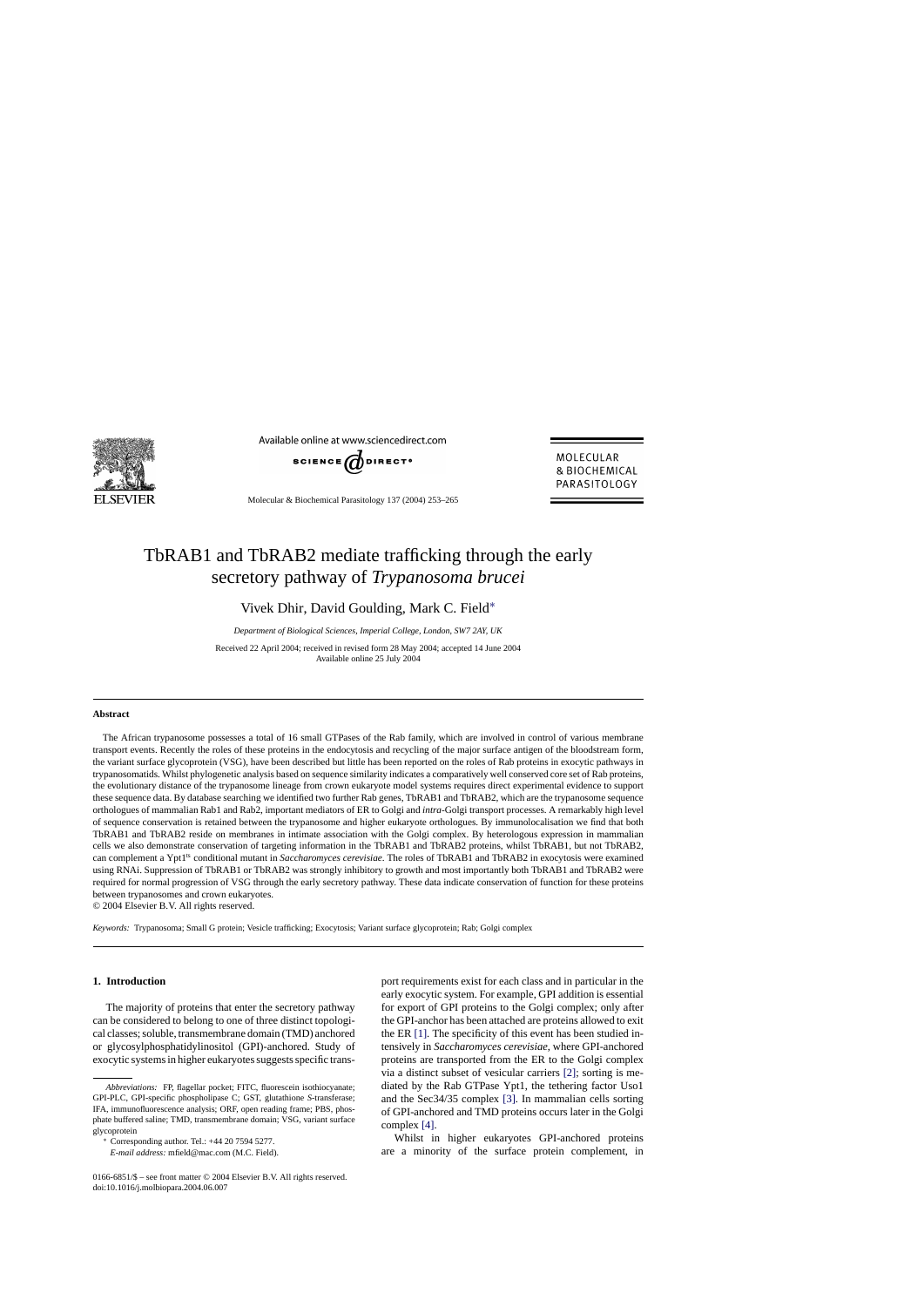trypanosomatids the GPI-anchor represents a dominant mode of membrane protein attachment. For example, the infective bloodstream form stage (BSF) of *Trypanosoma brucei* expresses at its surface  $5 \times 10^6$  copies of the GPI-anchored protein variant surface glycoprotein (VSG)[\[5\]. B](#page-11-0)ecause VSG is at a higher concentration in the Golgi complex and the cell surface compared to the ER, *T. brucei* must have efficient mechanisms for the sorting of GPI-anchored proteins [\[6\].](#page-11-0)

It is not known if trafficking or sorting mechanisms of GPI proteins are identical throughout the eukaryotic lineage or if the bias in membrane attachment reflects distinct adaptations to protein transport systems. VSG is endocytosed from the cell surface via a clathrin-dependent mechanism that does not involve a concentration step [\[22\].](#page-12-0) This is an unusual mode of internalisation as in most organisms incorporation into clathrin-coated pits concentrates the protein via interaction with cytoplasmic receptors whilst many GPI-anchored proteins are internalised by clathrin-independent pathways. Endocytosis and recycling of VSG is dependent on TbRAB5A and TbRAB11 [\[20–22,27\]](#page-11-0) but the roles of Rab proteins in the early secretory pathway has not been evaluated. Addition of the GPI-anchor is clearly important for efficient exocytosis of VSG [\[23–25\].](#page-12-0)

Small GTPases of the Rab family play central roles in the regulation of vesicular trafficking and are involved in vesicular targeting, tethering and fusion [\[7–9\].](#page-11-0) The family is extensive with at least 60 members identified in mammalian cells, 11 in *S. cerevisiae* [\[10,11\]](#page-11-0) and 16 in *T. brucei.* Rab proteins can be subdivided into clades, one of which is involved in early exocytic events, principally exit from the ER and progress through the Golgi complex [\[12\]. I](#page-11-0)n metazoans this group consists of Rab1 (A and B isoforms) and Rab2 (also A and B), suggesting a potentially complex network of pathways at the earliest stages of exocytosis[\[13–15\]. I](#page-11-0)n yeast a single Rab protein, Ypt1, is involved in trafficking between the ER and Golgi complex [\[16\]. A](#page-11-0)dditional to their roles in trafficking, mammalian Rab1A, Rab1B and Rab2A are also required for maintenance of Golgi structure [\[17–19\].](#page-11-0) A recent *in silico* analysis of the Rab GTPase complement of *T. brucei* using the completed trypanosome genome indicates a conserved core of Rab proteins that are likely involved in mediating the major exocytic and endocytic pathways (Ackers et al., in press). To date, only one GTPase, TbRABX1, has been implicated with a putative role in early steps of exocytosis [\[26\];](#page-12-0) however, re-examination with the complete *T. brucei* genome sequence indicates that TbRABX1 (formerly designated TbRAB2 [\[26\],](#page-12-0) systematically named by Ackers et al., in press) is not a true orthologue of mammalian or yeast Rab proteins involved in ER to Golgi transport. Hence essentially no information on the role of Rabs in ER exit is available and the level of complexity associated with Rab function in early secretory events is currently unknown for trypanosomatids. Here we investigate two new trypanosome Rab proteins that are orthologous to Rab1 and Rab2 from mammals in order to gain insight into early protein export events.

#### **2. Experimental procedures**

#### *2.1. Bioinformatics*

DNA and protein sequences were aligned using default parameters in Clustal X and presented using SeqVu. Phylogenetic trees were constructed with PAUP 4.0∗b10 using the heuristic search option and resultant trees subjected to 1000 replicate bootstrap analysis. The *T. brucei* genome database [\(http://www.sanger.ac.uk/Projects/T](http://www.sanger.ac.uk/projects/t_brucei/) brucei/) was screened by tBLASTx using HsRab1, HsRab1B, HsRab2, HsRab2B, ScYpt1, ScYpt31, ScSec4, TbRABX1 and TbRABX2 using the BLOSUM62 matrix.

#### *2.2. Recombinant DNA manipulation*

TbRAB1 and TbRAB2 were amplified from 427 *T. brucei* genomic DNA using primer combinations FwdRab1:RevRab1 and FwdRab2:RevRab2 (Table 1) and cloned into pGEX2TK (Pharmacia). RNAi p2T7 plasmids were constructed by amplifying the open reading frames (ORFs) for TbRAB1 and TbRAB2 and a 440 bp fragment of TbRABX1 from the respective pGEX2TK vector (pGEXT2TK.TbRABX1 is described in ref. [\[26\]\)](#page-12-0) with the primers FwdXSRab1:RevRNAiRab1, FwdRNAiRabX1: RevRNAiRabX1 and FwdXSRab2:RevRNAIRab2 and cloned into p2T7 using *Hin*dIII and *Xho*I sites. For yeast expression ORFs were excised from their respective pGEX2TK constructs using *Bam*HI and *Eco*RI and subcloned into pYES2 (Invitrogen). For expression in COS cells TbRAB1 and TbRAB2 ORFs were amplified from pGEX2TK constructs using the primer combinations FwdXSRab1: RevXSRab1 and FwdXSRab2:RevXSRab2 and cloned in frame with an N-terminal GFP into pEGFP-C3 (Clontech) using *Hin*dIII and *Bam*HI. pXS5:TbGRASP:GFP was generated by the excision of a TbGRASP:GFP fragment by partial digestion, from pXS2:TbGRASP:GFP (kind gift from Graham Warren and Cynthia He) with *Bam*HI and

Sequences of synthetic oligonucleotides used in the constructs described here

| Name                | Sequence                          |
|---------------------|-----------------------------------|
| FwdRAB1             | GGGGATCCATGTCTACAGAGTAC           |
| RevRAB1             | GGGAATTCTTAGCAACATCCACTC          |
| FwdRAB2             | GGGGATCCATGCAGCAGCACCC            |
| RevRAB <sub>2</sub> | GGGAATTCTCAGCAGAAGCAGCC           |
| FwdXSRAB1           | CCCAAGCTTATGTCTACAGAGTA           |
| RevXSRAB1           | GGGGTACCTTAGCAACATCCACTC          |
| RevRNAiRAB1         | <b>CCGCTCGAGTTAGCAACATCC</b>      |
| FwdRNAiRARX1        | GGCTCGAGATGATCACAGCAGCT           |
| RevRNAiRARX1        | <b>GGAAGCTTTTAACAGCAAACACC</b>    |
| FwdXSRAB2           | CCC <b>AAGCTT</b> ATATGCAGCAGCACC |
| RevXSRAB2           | GGGGTACCTCAGCAGAAGCAGCC           |
| RevRNAiRAB2         | CCGCTCGAGTCAGCAGAAGC              |
|                     |                                   |

Restriction sites are indicated in bold. Typically the sites are *Bam*HI (GGTACC), *Eco*RI (GAATTC), *Hin*dIII (AAGCTT) and *Xho*I (TCGAGA). Sequences are written  $5'$  to  $3'$ .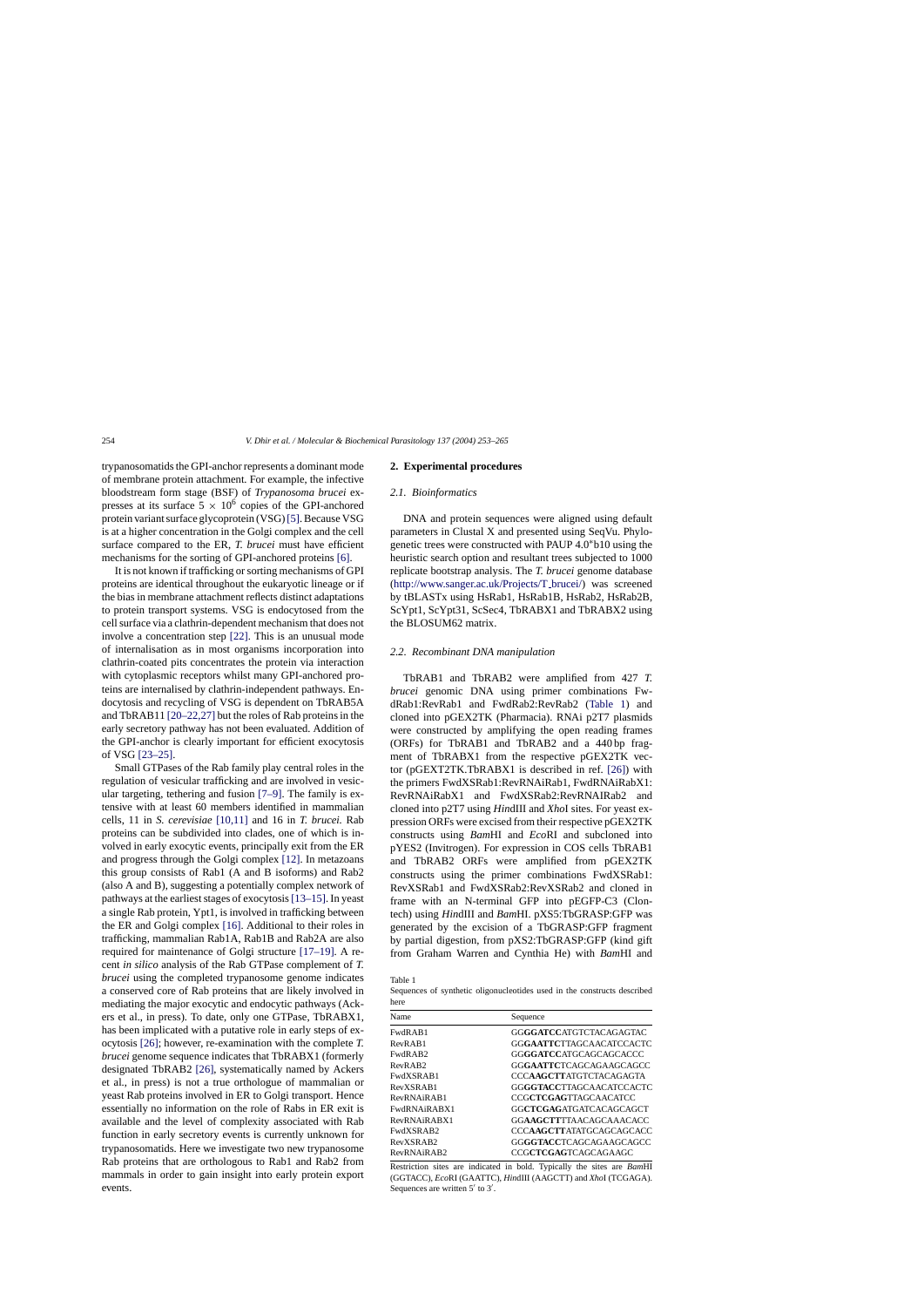*Hin*dIII and direct cloning into *Bam*HI and *Hind*III digested pXS5.

# *2.3. Cell culture*

PCF 29-13 and BSF 13-90 *T. brucei* Lister 427 strain cell lines were used throughout. Cells were grown in SDM79 or HMI9 media as appropriate [\[29\],](#page-12-0) and cultured in the continuous presence of 25  $\mu$ g ml<sup>-1</sup> G418 and 25  $\mu$ g ml<sup>-1</sup> hygromycin (PCFs) or  $2 \mu g$  ml<sup>−1</sup> G418 and  $5 \mu g$  ml<sup>−1</sup> hygromycin (BSFs). Cell number was determined with a Z2 Coulter Counter, averaging at least three measurements. COS cells were grown in DMEM (Gibco) supplemented with 10% FCS at  $37^{\circ}$ C/5% CO<sub>2</sub> using vented tissue culture flasks (Corning). *S. cerevisiae* were grown at 25 ◦C on a shaking platform (250 rpm) in YPD (1% yeast extract, 2% peptone, 2% dextrose) or SC media (synthetic minimal defined media); 0.67% yeast nitrogen base (without amino acids), 2% carbon source (glucose or galactose), supplemented with the desired amino acids or drop out media to maintain the pYES2 plasmid. To grow yeast on plates, 2% agar was added to the media.

# *2.4. Transfection*

Trypanosomes were transfected as described [\[29\].](#page-12-0) Selection was applied (Zeocyin 2.5  $\mu$ g $\mu$ l<sup>-1</sup> for p2T7 constructs or  $2 \mu g \mu l^{-1}$  G418 for pXS5 constructs) after 16 h (PCFs) or 6h (BSFs). COS cells were transfected using FuGENE.

## *2.5. Yeast complementation*

Yeast were grown to late log phase in SC (containing glucose) supplemented with drop out media (omitting Uracil to maintain the pYES2 construct) overnight on a shaking platform (250 rpm) at 25 °C. Protein expression was induced by diluting the culture into induction media (SC media containing Galactose as a carbon source, supplemented with drop out media as above) and growing for 16 h at 25 ◦C on a shaking platform (250 rpm). Functional complementation was assayed by diluting the cells to an  $OD_{600}$  of 1 into either inducing or non-inducing media. The cells were grown for 8 h before serial dilutions (10 $\times$ ) were made and 20  $\mu$ l of each dilution spotted onto appropriate media plates. Plates were grown at the permissive temperature ( $25^{\circ}$ C) or at the non-permissive temperature  $(37 \degree C)$ . Complementation was analysed by comparing growth of induced and non-induced colonies at the non-permissive temperature (37 ◦C).

## *2.6. Polyclonal antisera production*

TbRAB1 and TbRAB2 were expressed as GST-fusion proteins from pGEX-2TK in the *E. coli*strain BL21 (Stratagene). Fusion proteins were purified using glutathione-Sepharose 4B (Pharmacia). Purified recombinant protein was used to

raise polyclonal antibodies in rabbits as described [\[28\]. A](#page-12-0)ffinity purified antibodies were isolated using recombinant protein coupled to CNBr-activiated Sepharose 4B (Pharmacia) by standard methods.

## *2.7. Immunochemistry*

Trypanosome cell pellets  $(1 \times 10^7 \text{ cells})$  were resuspended in 100  $\mu$ l of  $4\times$  sample buffer, boiled and resolved by reducing SDS-PAGE. Proteins were transferred to nitrocellulose membranes by wet transfer under standard conditions for 16 h. Nonspecific binding sites were blocked in BLOTTO (0.1% Tween-20, 5% freeze dried milk, phosphate buffered saline pH 7.6 (PBS)). Antibodies were also diluted in BLOTTO. Rabbit anti-TbRAB1, anti-TbRABX1 [\[26\],](#page-12-0) anti-TbRAB2 and anti-TbBIP (kind gift from Jay Bangs) were used at dilutions of 1:1000, 1:200, 1:500 and 1:5000, respectively, and detected with goat anti-rabbit horseradish peroxidase conjugate (Sigma). Bound conjugate was detected with ECL reagent (Sigma).

## *2.8. Immunofluorescence microscopy*

Trypanosomes were harvested by centrifugation for 10 min at 800  $\times$  *g*, washed once in Voorheis's modified PBS (vPBS; PBS supplemented with 10 mM glucose and 79 mM sucrose, pH 7.6) and fixed with 3% paraformaldehyde (w/v)  $(in$  vPBS) for 1 $h$  on ice (PCFs) or 10 $min$  (BSFs). After fixation cells were applied to poly-lysine slides for 20 min (Sigma), permeabilised in 0.1% Triton X-100 for 10 min and then blocked in 20% FCS (in PBS) for an hour. Primary antibodies were used at the following concentrations: anti-TbRAB1 (1:100), anti-TbRAB2 (1:100), and secondary antibodies following the manufacturer's instructions. Slides were washed and mounted in Mowiol (Calichem) containing 1 mg/ml 4 ,6-diamidino-2-phenylindole (DAPI) to visualise DNA. COS cells were grown on coverslips, washed three times in PBS, fixed in methanol at  $-20$  °C for 5 min and blocked (20% FCS in PBS) at room temperature. Primary antibody was diluted in block (mouse monoclonal anti-Golgin-97, 1:200; anti-PDI, 1:200; Molecular Probes) and incubated with the cells at room temperature; secondary antibodies were used according to the manufacturer's instructions. The cells were washed and mounted in Mowiol. Cells were examined using a Nikon ECLIPSE E600 microscope and images captured using a Photometrics CoolSNAP FX camera and false coloured using MetaMorph 5.0 software (Universal Imaging Corporation). Note that the different fluorescent channels were shown to be in register by double staining for the same antigen with two different secondary antibodies (data not shown).

#### *2.9. Transmission electron microscopy*

Thin section and cryo-electron microscopy were performed as described [\[29\].](#page-12-0)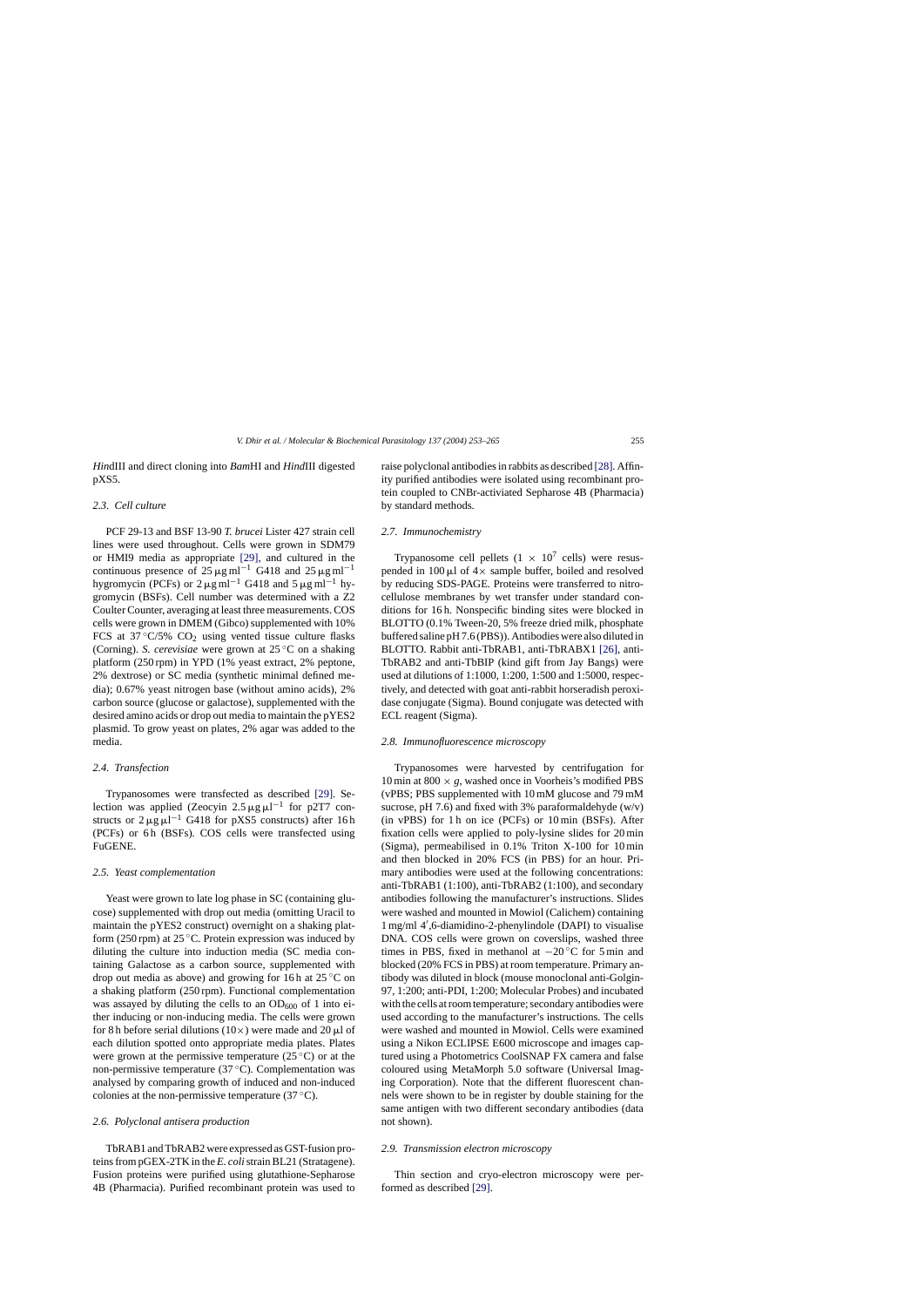## *2.10. Concanavalin A endocytosis*

Parasites were harvested at mid-log phase, washed once and resuspended at a density of  $1 \times 10^7$  parasites ml<sup>-1</sup> in serum free media pre-equilibrated at 4 °C. Hundred micrograms of ConA-FITC (Vector Labs) was added per  $10^7$  cells and parasites incubated for 10 min on ice. Subsequently, parasites were washed at 4 ◦C in serum-free media, resuspended in media pre-equilibrated at the desired temperature and incubated for 30 min. Parasites were then washed in PBS at  $4^{\circ}$ C and fixed with 3% paraformaldehyde (w/v) (in vPBS) for 10 min on ice and processed for immunofluorescence as above.

# *2.11. VSG export assay*

VSG transport was monitored exactly as described [\[29\].](#page-12-0)

## **3. Results**

# *3.1. In silico identification of candidate Rab proteins of the exocytic pathway of trypanosomes*

The *T. brucei* genome was screened with Rab sequences with known roles in transport from the ER to the Golgi complex; HsRab1, HsRab1B, HsRab2, HsRab2B, Scypt1, Scypt31 and ScSec4. TbRABX1 and TbRABX2 were also used as prior work has shown that these two proteins associate with the trypanosome ER and Golgi complex, respectively [\[30\].](#page-12-0) Note that the ORF originally designated as TbRAB2 [\[26\]](#page-12-0) has recently been systematically renamed TbRABX1 and the new nomenclature will be used throughout this report (Ackers et al., in press).

These efforts yielded two new open reading frames (ORFs) for trypanosome Rabs possibly involved in exocytosis. The human and yeast orthologues were identified by reverse-BLAST at NCBI [\(www.ncbi.nlm.nih.gov/BLAST/\)](http://www.ncbi.nlm.nih.gov/blast/) which demonstrated that one ORF was a Rab1 orthologue and the second ORF a Rab2 orthologue. These new members of the trypanosome Rab family were designated TbRAB1 and TbRAB2.

The predicted protein sequences were aligned with selected higher eukaryote orthologues ([Fig. 1A](#page-4-0) and B). TbRAB1 and TbRAB2 have extremely high homology with their mammalian orthologues; TbRAB1 is 73% identical and 81% similar to *Homo sapiens* Rab1 and TbRAB2 is 67% identical and 79% similar to HsRab2 ([Fig. 1C](#page-4-0)). This is the highest level of sequence conservation observed for trypanosome Rabs compared to their mammalian orthologues and suggests particularly strong selective pressure. This conclusion is further supported by inspection of the alignments; all domains characteristic of Rab proteins and in particular the GTP-binding motifs and the effector regions, are extremely well conserved. By contrast TbRABX1 is only 40% identical and 60% similar to HsRab2 whilst the effector domains of TbRAB2 and TbRABX1 are divergent indicating that they likely interact with distinct downstream molecules, and hence have distinct functionality.

The evolutionary relationships between TbRAB1, TbRAB2, TbRABX1 and their mammalian homologues were analysed by phylogenetic reconstruction [\(Fig. 1D](#page-4-0)). The Rab1 and Rab2 sequences are monophyletic, indicating that these Rab subfamilies arose prior to the speciation event separating trypanosomes from higher eukaryotes and implies conservation of function for Rab1 and Rab2 throughout the eukaryotic lineage. By contrast, TbRABX1 does not share an ancestral relationship with either TbRAB2 or HsRab2. Overall, these data indicate that TbRAB1 and TbRAB2 represent evolutionarily conserved members of the Rab1 and Rab2 family.

#### *3.2. Expression of TbRAB1 and TbRAB2*

To investigate the expression patterns of TbRAB1 and TbRAB2 both ORFs were expressed in *E. coli* as GSTfusion proteins that were then used to raise polyclonal rabbit antisera. By western blot affinity purified antibodies from these sera recognised bands of 25 kDa in both life stages, consistent with the predicted molecular weights of TbRAB1 and TbRAB2 ([Fig. 2A](#page-5-0) and data not shown). These bands could be competed with recombinant GST-TbRAB1 and TbRAB2, respectively, but not with the non-cognate TbRAB fusion protein (data not shown). When the signal intensity of TbRAB1 and TbRAB2 immunoreactivity in PCF and BSF life stages was normalised to a loading control (TbBIP), similar intensities were obtained for both TbRAB1 and TbRAB2 (data not shown). Therefore TbRAB1 and TbRAB2 are not subject to major developmental regulation.

Immunofluorescence microscopy confirmed that both TbRAB1 and TbRAB2 are expressed in BSF and PCF parasites. Both proteins were predominantly detected on compartments between the nucleus and the kinetoplast, suggestive of localisation to a subcompartment of the trafficking system ([Fig. 2B](#page-5-0)). TbRAB1 exhibited a more extensive staining pattern in BSF than in PCF life stages and conversely TbRAB2 immunoreactivity was more extensive in the PCF. Both TbRAB1 and TbRAB2 show a staining pattern significantly distinct to that of TbRABX1 [\[26\],](#page-12-0) indicating that TbRAB1 and TbRAB2 define separate endomembrane microdomains to TbRABX1.

#### *3.3. Subcellular localisation of TbRAB1 and TbRAB2*

Staining of cryogenic sections of BSF parasites with anti-TbRAB1 antibodies followed by gold-labelled secondary antibodies identified reticular membranes and a stacked set of cisternae as the major organelles labelled with gold ([Fig. 3A](#page-6-0) and B). These are most likely to be components of the ER and Golgi complex, which is consistent with the location as determined by IFA and also as predicted based on homology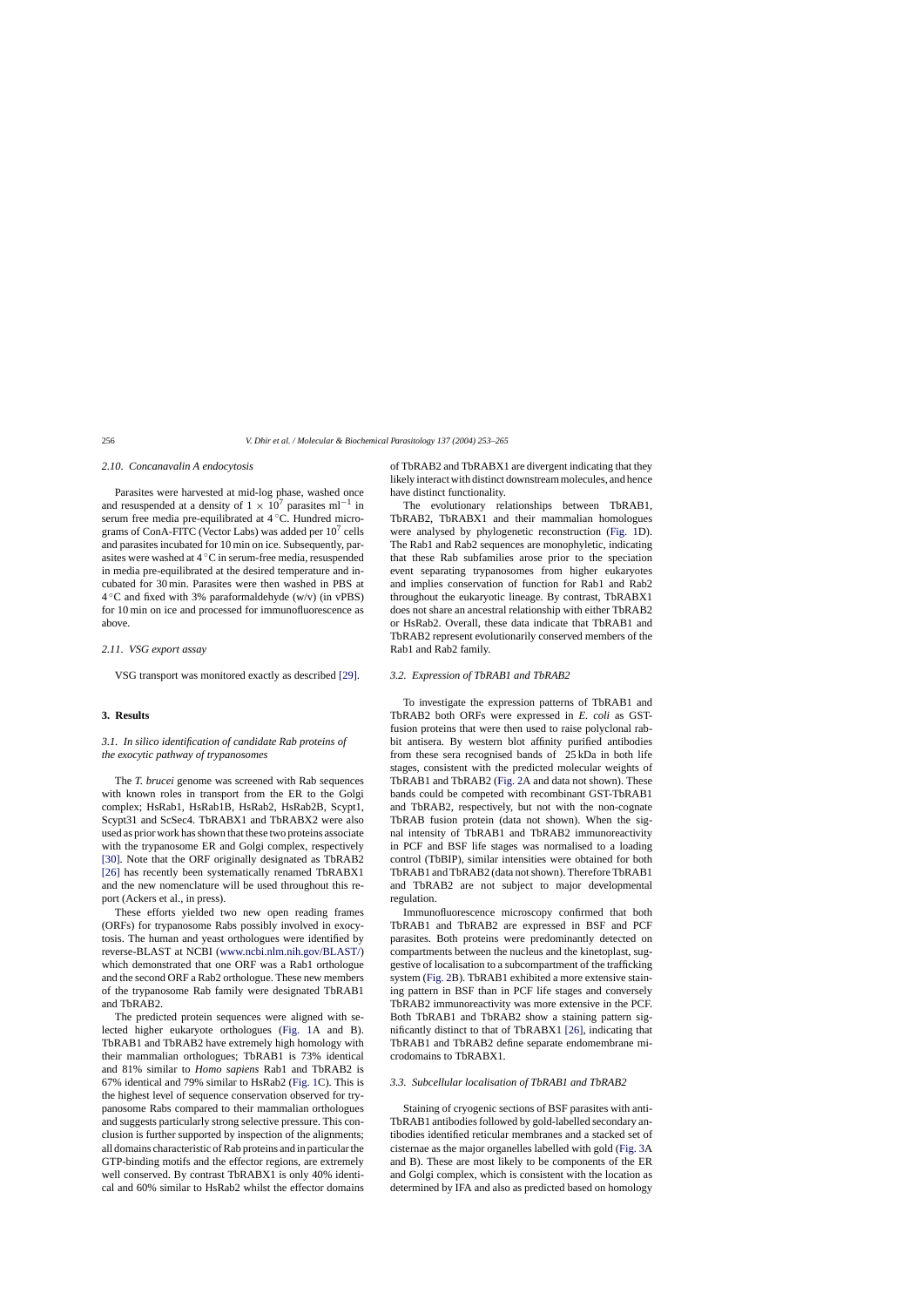<span id="page-4-0"></span>

Fig. 1. TbRAB1 and TbRAB2B are highly conserved with their higher eukaryote orthologues. (Panel A) Clustal X alignments of hypothetical translations of TbRAB1, HsRab1, HsRab1B and Scypt1, demonstrating the similarity within this group of proteins. TbRAB1 has a consensus sequence for prenylation at its carboxyl terminus. Note that all the GTPase-binding motifs are conserved and the only region of significant divergence is within the C-terminal hypervariable region. (Panel B) Clustal X alignments of hypothetical translations of TbRAB2, HsRab2, HsRab2B and TbRABX1, demonstrating a number of conserved features in this group of proteins. TbRABX1 shows divergence within the effector domain. Again for TbRAB2, divergence between the higher eukaryote and trypanosome sequences resides mainly within the C-terminus. Similarities are shown boxed, identities shaded. (Panel C) Comparison of the similarities and identities between TbRAB1, TbRAB2, TbRABX1, HsRab1, HsRab2 and ScYpt1. (Panel D) Phylogenetic reconstruction of the Rab1 and Rab2 family using sequences from *T. brucei* and crown eukaryotes. Analysis was done with PAUP 4.0<sup>∗</sup> [\[33\], u](#page-12-0)sing the heuristic algorithm with 1000 bootstraps (values shown on the internodes). TbRAB1 and TbRAB2B share common ancestry with their mammalian orthologues, indicating an ancient origin.

to HsRab1, itself located mainly at ER-exit sites and on the Golgi stack. We also detected TbRAB1 reactivity on a number of additional tubular structures; these cannot be unambiguously assigned based on the data presented here, but based on their morphology and position they are most probably ER-associated membranes. Unfortunately, multiple attempts to obtain immunoEM images with antibodies to TbRAB2 were uniformly unsuccessful; this likely reflects the low abundance of some Rab proteins and specific loss of reactivity for TbRAB2 in the cryoEM procedure in particular.

In order to compare the locations of TbRAB1 and TbRAB2 with the position of the Golgi complex we exploited a recently identified Golgi structural protein, Tb-GRASP. This protein has been characterised in detail as a GFP-fusion protein and faithfully targets to the stacked cisternae of the trypanosome Golgi complex [\[34\]. G](#page-12-0)RASP proteins are also effectors of Rab proteins in mammalian cells and involved in early steps in exocytosis [\[18,19\].](#page-11-0) A BSF strain expressing TbGRASP-GFP was counterstained with anti-TbRAB1 antibodies. TbRAB1 was localised to structures in very close juxtaposition with TbGRASP, suggesting association with membranes close to and including part of the Golgi complex [\(Fig. 4\).](#page-7-0) In higher eukaryotes Rab1 is found predominantly on the *cis*-face of the complex associated with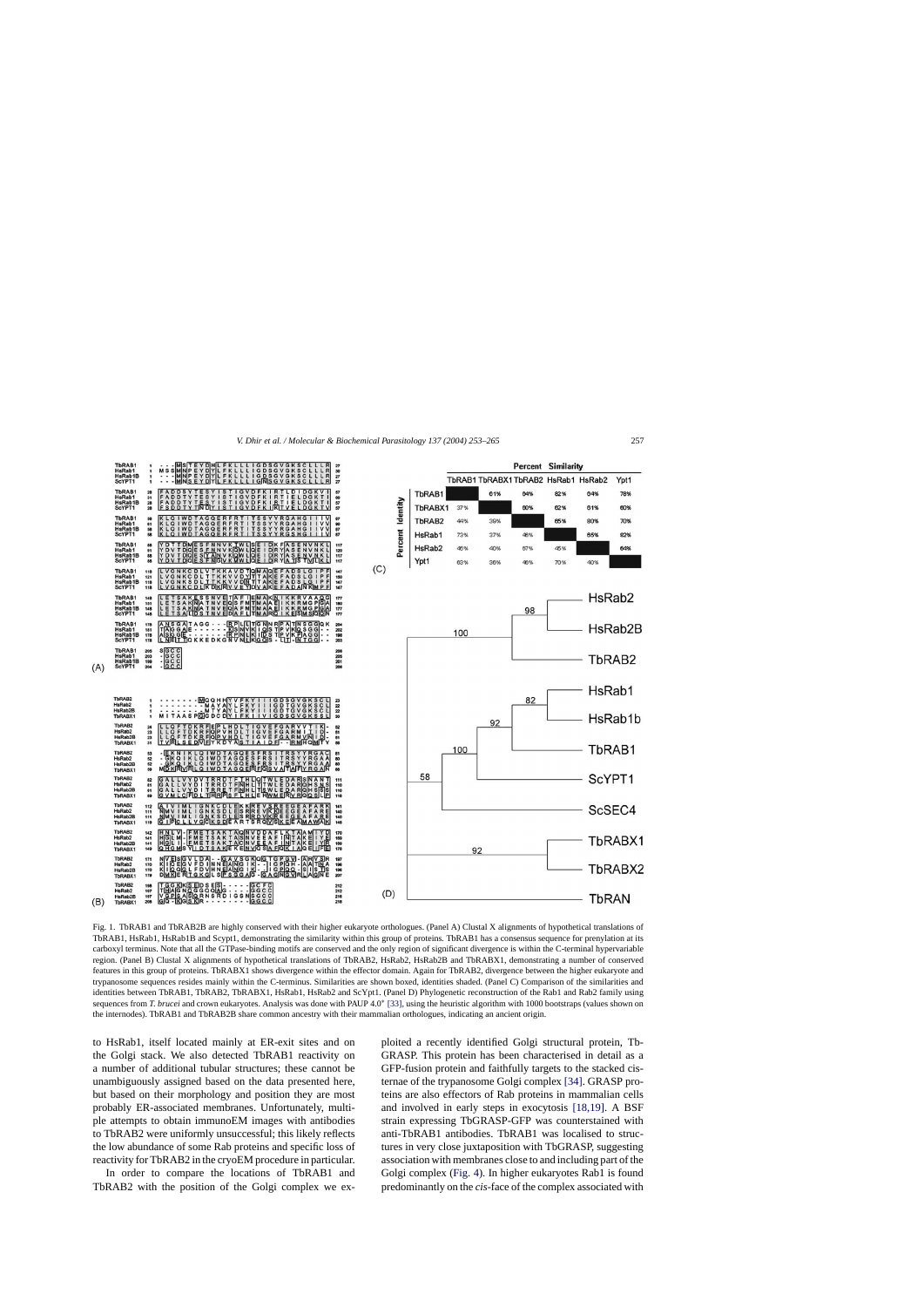<span id="page-5-0"></span>

Fig. 2. TbRAB1 and TbRAB2 are constitutively expressed proteins. (Panel A) Western blot analysis of TbRAB1 and TbRAB2 expression in BSF parasites using affinity purified antibodies. TbRAB1 and TbRAB2 migrate at ∼25 kDa on reducing SDS-PAGE gels. (Panel B) Immunofluorescence microscopy of TbRAB1 and TbRAB2. Cells were fixed, permeabilised and then stained with primary and secondary antibodies. Left panels show BSF parasites and the right panels show PCF parasites. DNA is visualised with DAPI (blue), TbRAB1 (Top panels) or TbRAB2 (bottom panels) are in red. Note the clear staining of TbRAB1 and TbRAB2 in regions between the kinetoplast and the nucleus. Scale bar =  $2 \mu$ m.

transport structures originating from the ER, and is consistent with the localisation obtained for TbRAB1. TbRAB2 was also in close juxtaposition to TbGRASP ([Fig. 4\)](#page-7-0). Hence both TbRAB1 and TbRAB2 are located on membranes close to the Golgi complex, whilst our immunoEM data indicate that the location of TbRAB1 extends into the Golgi stack itself.

To eliminate the possibility that the tubular structures identified by electron microscopy were part of the endocytic machinery rather than the exocytic system, BSF parasites were assayed using the lectin Concanavalin A (ConA) as a probe for general membrane uptake [\[21,29\].](#page-12-0) Neither TbRAB1 or TbRAB2 co-localised with ConA that had accumulated in the lysosome; some overlap in signal for TbRAB1 and ConA was not coincident in the *z*-plane and it was clear that the structures were fully distinct [\(Fig. 4](#page-7-0) and data not shown). In addition the location of TbRAB1 and TbARB2 immunoreactivity did not resemble that for authenticated early endosome markers. These observations suggest that neither TbRAB1 nor TbRAB2 participate in endocytic trafficking, again consistent with the function predicted by sequence homology.

# *3.4. Evolutionary conservation of TbRAB1 and TbRAB2 targeting*

The precise mechanism of Rab protein targeting remains unknown but likely requires information from several regions of the proteins. Due to the very high levels of sequence identity of TbRAB1 and TbRAB2 with their mammalian orthologues, we asked if these evolutionary divergent Rab family members were correctly targeted in a higher eukaryote system. This approach would indicate if the targeting regions of TbRAB1 and TbRAB2 were included in the conserved or non-conserved regions of the protein, and also provide insight into the locations of targeting information within TbRAB proteins. Previous work demonstrated a location at the ER–Golgi intermediate compartment for TbRABX1 when expressed in COS cells [\[26\].](#page-12-0)

Both TbRAB1 and TbRAB2B were tagged at the amino terminus with GFP and transiently transfected into COS cells and analysed by immunofluorescence. Similar to overexpression of mammalian Rab1, TbRAB1 is found to localise on the same structures as Golgin-97, a marker of the Golgi complex [\(Fig. 5\)](#page-8-0) and not with PDI, a marker for ER exit sites. Only a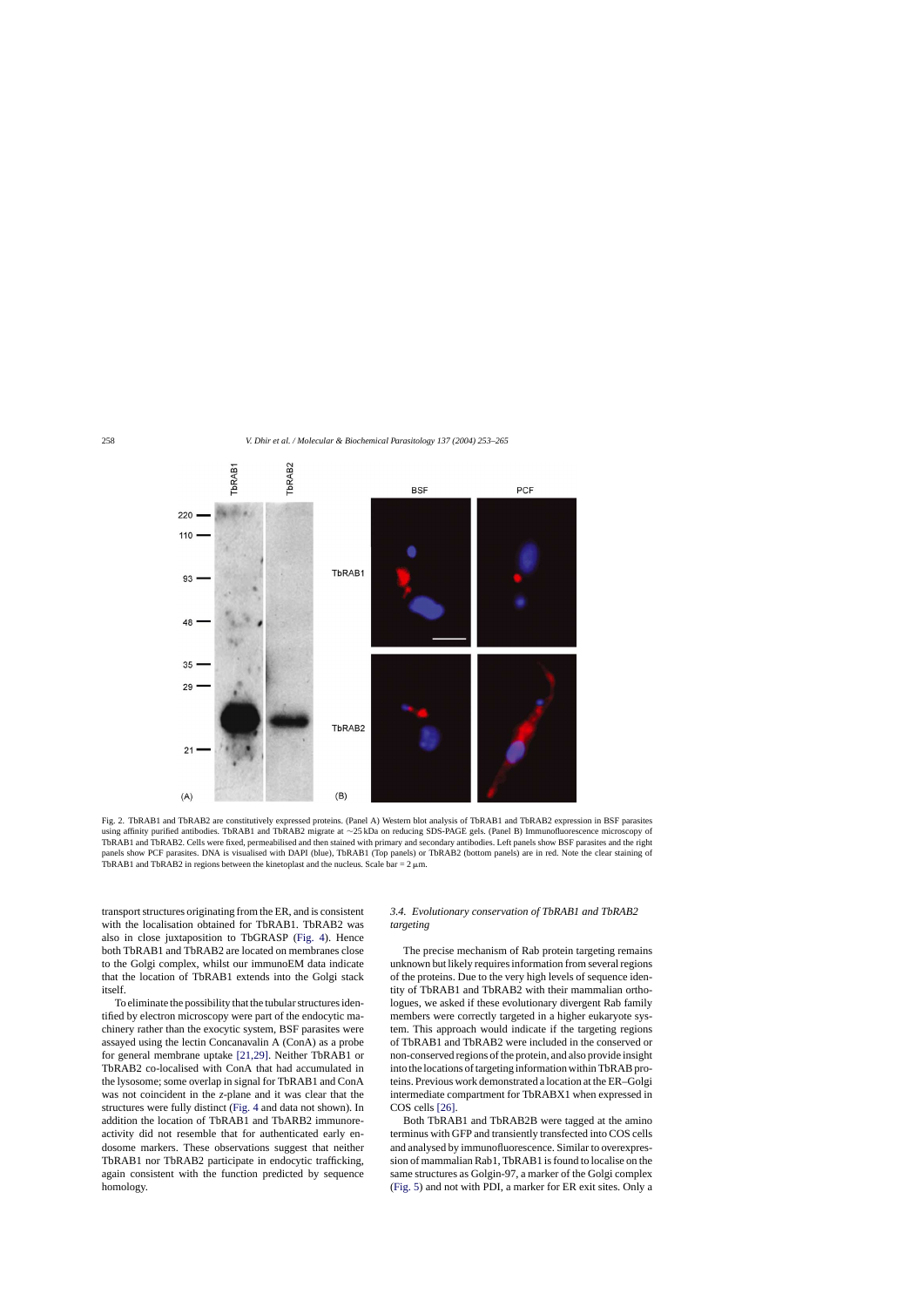<span id="page-6-0"></span>

Fig. 3. TbRAB1 associates with compartments of the early secretory pathway. Cryo immunoEM analysis of BSF parasites with affinity purified anti-TbRAB1 followed by gold-conjugated secondary antibodies. TbRAB1, visualised by gold particles, is seen in close association with the Golgi complex and reticular structures (A), and in close association with vesicles and tubular compartments (B). Insets show additional membrane figures associated with TbRAB1 immunoreactivity. G, Golgi complex; FP, flagellar pocket.

small fraction of TbRAB2 co-localised with Golgin-97; instead TbRAB2 had a reticular distribution, including some localisation to the nuclear envelope, consistent with the ER plus a small population on Golgi-associated membranes. Some colocalisation with PDI was also obtained; as the Rab protein is cytosolic and PDI luminal, this is consistent with an ER location.

These data suggest that TbRAB1 and TbRAB2 are targeted to membrane components of the early exocytic system in mammalian cells. For TbRAB1, the location in the COS cells was highly similar to the endogenous protein in the trypanosome and is consistent with the extremely high level of conservation of primary structure ([Fig. 1\).](#page-4-0) In the case of TbRAB2 the extensive ER location in COS cells is at some variance with the more restricted location of the protein in the homologous trypanosomes system. Hence targeting is likely only partially conserved between mammalian and trypanosome Rab2 and the ∼30% of divergent residues between the human and trypanosome orthologues presumably contribute to intracellular targeting. Significantly, the greatest region of divergence is the C-terminus, which is considered to be the primary determinant for specifying location.

# *3.5. TbRAB1 is a functional homologue of Ypt1*

To further define the functions of TbRAB1 and TbRAB2, yeast complementation studies were performed. Ypt1 is the *S. cerevisiae* orthologue of Rab1. Yeast strain Ypt1–3 contains a Ypt1<sup>ts</sup> mutant allele, with a severe growth defect at the

non-permissive temperature. Strain Ypt1–3 was transformed with yeast expression constructs (pYES2) containing the TbRAB1, TbRAB2 or TbRABX1 ORFs and restoration of growth at the nonpermissive temperature analysed following induction. All transformed strains were able to propagate normally at the permissive temperature but under non-permissive conditions only TbRAB1 was able to partially restore growth ([Fig. 6\).](#page-9-0) These observations indicate that TbRAB1 is a functional homologue of Ypt1 whilst TbRAB2 and TbRABX1 are not. These data further confirm the assignments based on primary structure.

# *3.6. TbRAB1 and TbRAB2 are required for normal growth and morphology*

To directly analyse the functions of TbRAB1, TbRAB2 and TbRABX1 we used RNAi. dsRNAs corresponding to portions of each of the three ORFs were expressed from the inducible p2T7 vector in BSF cells harbouring the Tet repressor protein and T7 polymerase. Growth curves were obtained by counting cells at intervals in both induced and non-induced cultures in three separate experiments. Suppression of the expression of each TbRAB protein was achieved by this procedure and verified by Western analysis [\(Fig. 7\).](#page-9-0)

Reduced levels of TbRAB1 in PCFs resulted in growth inhibition after 48 h. By contrast, severe growth inhibition was observed as early as 24 h post induction in BSF cells. A reduction in growth and cell death was also observed in TbRAB2 RNAi cells; 24 h post induction in BSFs and 4 days post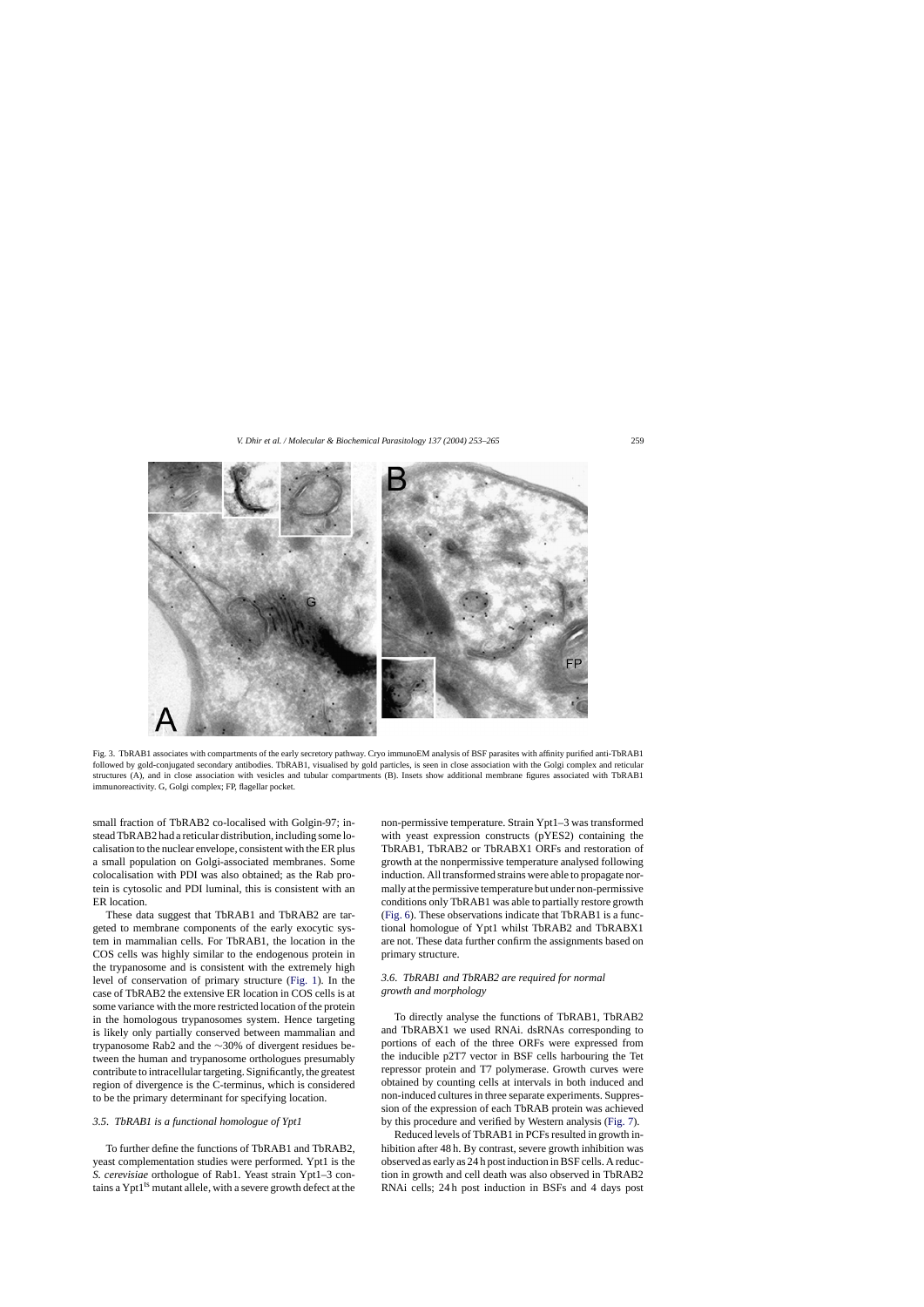<span id="page-7-0"></span>

induction in PCFs. In PCFs we also observed a reproducible slow growth in the uninduced cells; this may be the result of leakiness in this particular cell line, but at 7 days a clear and specific growth defect was apparent in the induced cells. TbRABX1 suppression showed no significant alterations to growth in BSF, but had a delayed and minor effect on PCF growth at 5 days post induction. Overall, these data indicate that TbRAB1 and TbRAB2 are required for normal cell growth in both major life stages, whereas TbRABX1 does appear to be required for normal cell proliferation in vitro.

By electron microscopy suppression of TbRAB1 was found to generate a distended Golgi complex with the *trans*most cisternae engorged (the *trans*-face is the concave face of the structure) ([Fig. 8A](#page-10-0)). The Golgi stack was unaffected by TbRAB2 RNAi, indicating that the effect was specific [\(Fig. 8B](#page-10-0)). These observations provide evidence for the involvement of TbRAB1 in the maintenance and/or the assembly of the trypanosome Golgi complex. The TbRAB2 RNAi cells accumulated vesicular structures, which may be transport intermediates but with the current rudimentary state of knowledge of the secretory system in trypanosomes cannot be assigned further. Significantly the ER and Golgi complex remained unaffected [\(Fig. 8B](#page-10-0)). No morphological defects were seen in the TbRABX1 cells (data not shown).

# *3.7. TbRAB1 and TbRAB2 are required for export of VSG*

VSG is an excellent marker for monitoring protein export to the cell surface. The VSG polypeptide can be rapidly released by cleavage of the GPI-anchor by an endogenous GPIphospholipase C (GPI-PLC), a reaction that occurs only at the cell membrane following lysis and does not affect molecules in transit to the cell surface [\[30\]. V](#page-12-0)SG may be quantitatively recovered using the mannose-binding lectin Concanavalin A [\[29\].](#page-12-0)

BSF TbRAB RNAi mutants were induced to allow suppression of protein but prior to the onset of secondary alterations. TbRAB1 mutants were induced for 12 h, TbRABX1 for 16 h and TbRAB2 for 20 prior to analysis. Parasites were pulse-labelled with  $35S$  Met/Cys for 5 min and then chased for up to 1 h. ConA was used to specifically isolate glycoproteins present in the supernatant and membrane fractions at various time points. For each cell line the ratio at each time point between the band intensities of VSG in the supernatant and in the pellet fraction was calculated and plotted relative to

Fig. 4. TbRAB1 and TbRAB2 are in close association with Golgi membranes. In each gallery, the extreme left panels show DNA, visualised with DAPI (blue), middle left panels show TbRAB1 (red), middle right panels show either TbGRASP or ConA (green) and extreme right panels are a merged image. TbRAB1 and TbRAB2 immunoreactivity is found in close juxtaposition with Golgi membranes as visualised with TbGRASP. Neither TbRAB protein has any association with endosomal compartments as defined by accessibility to ConA. Scale =  $2 \mu m$ .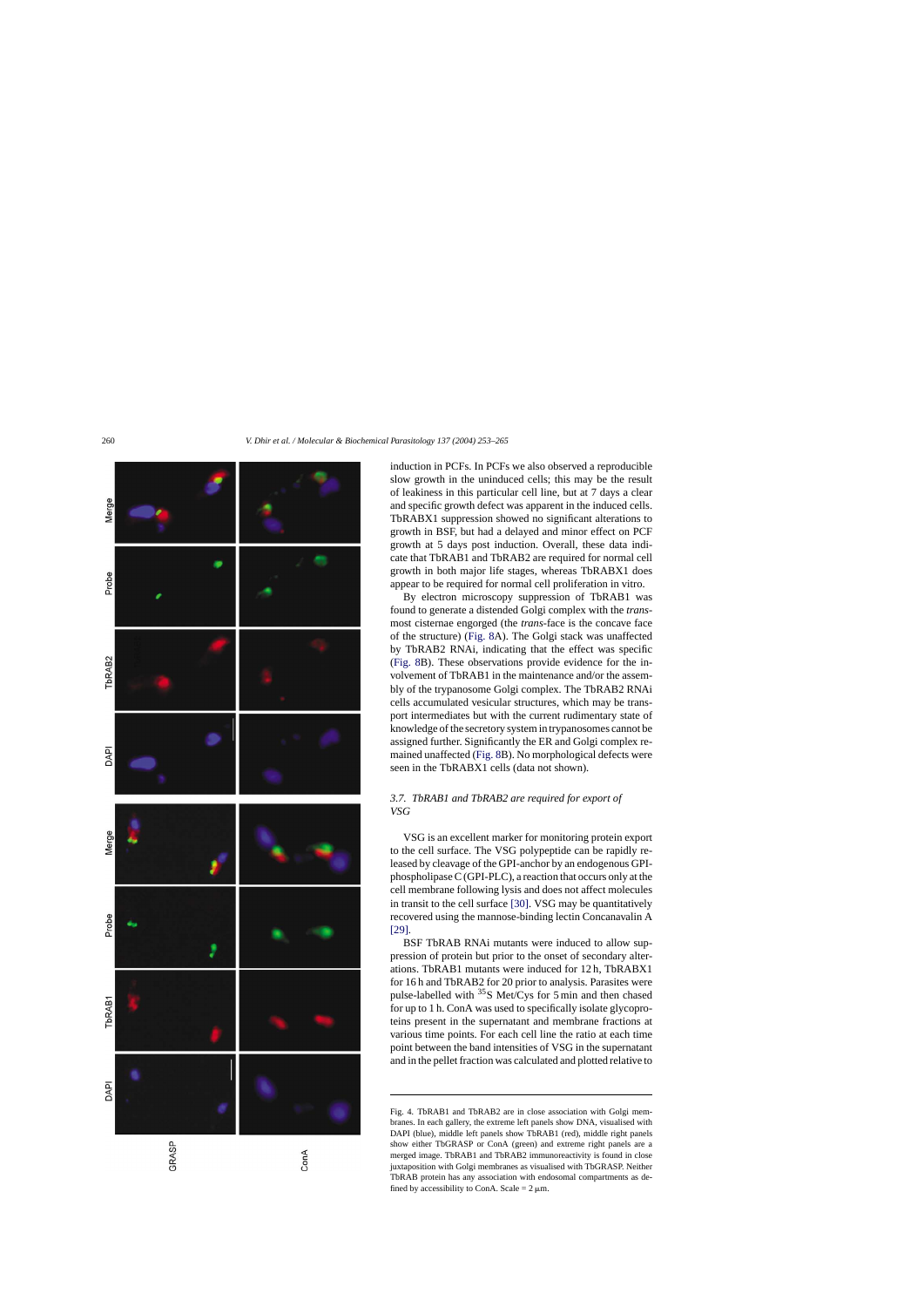<span id="page-8-0"></span>

Fig. 5. TbRAB1 and TbRAB2 are differentially targeted in mammalian cells. COS cells were transfected with N-terminally GFP-tagged TbRAB1 or TbRAB2 (green). Transfected cells were processed for IFA and counterstained with anti-Golgin 97 (red, upper panels) or anti-PDI (red, lower panels). DNA is in blue. TbRAB1 shows colocalisation with Golgin 97, consistent with localisation at the Golgi complex (top of upper set of panels). TbRAB2 has a reticular staining and partial overlap with PDI, indicative of a predominantly ER location (bottom of lower set of panels). Scale =  $15 \mu m$ .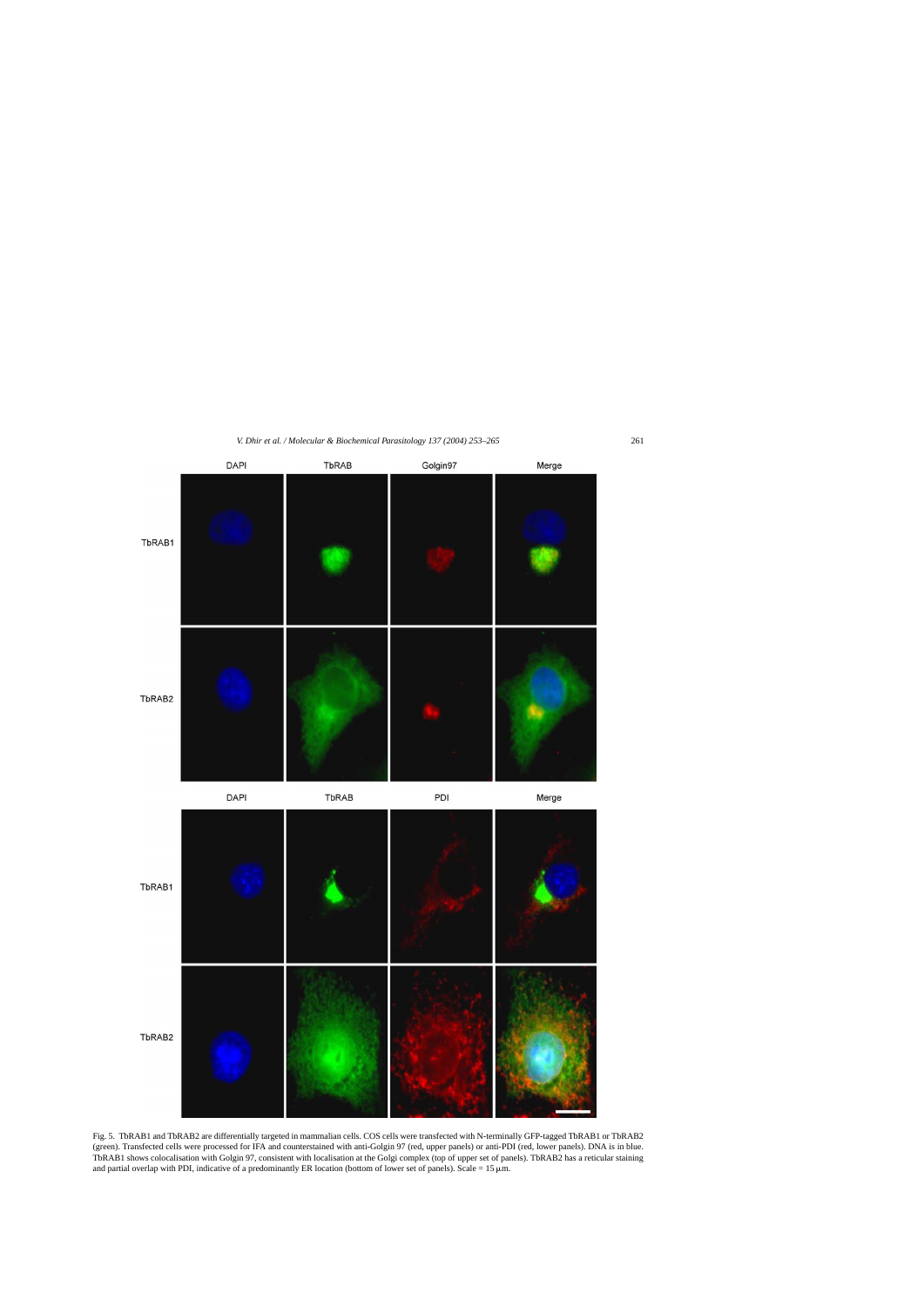<span id="page-9-0"></span>

Fig. 6. TbRAB1 complements *Saccharomyces cerevisiae* Ypt1. Expression of TbRAB proteins were induced in *S. cerevisiae* and cell lysates (1 <sup>×</sup> <sup>10</sup>7) analysed by Western blot. Effective induction of TbRAB1, TbRAB2, and TbRABX1 was seen (Ind: induced, Unind: uninduced). Complemented *S. cerevisiae* strains were induced at 25 °C (the permissive temperature) and not diluted or diluted 10-fold (left to right), plated and grown at 25 °C (left panel) or at 37 °C (middle panel). An uninduced control was grown at 37 °C (right panel). TbRAB1 can partially complement the Ypt1<sup>ts</sup> as seen by a restoration to the growth deficit at 37 ◦C. Neither TbRAB2 nor TbRABX1 could restore growth. The small artefact in the induced TbRABX1 image is a bubble in the agar.

the ratio at time 0 ([Fig. 9\).](#page-10-0) At later times the soluble fraction approaches 100% but due to small levels of residual VSG in the cell pellet, does not reach it.

Overall, the time taken for 50% of labelled VSG to reach the surface was  $4.1 \ (\pm 0.3)$  min in the control cell line, similar to that in TbRABX1 RNAi, which took 4.3  $(\pm 0.4)$  min and broadly consistent with published values [\[29,30\].](#page-12-0) However VSG export had a halftime of 7.8  $(\pm 0.1)$  and 7.1  $(\pm 0.3)$  min in TbRAB1 and TbRAB2 RNAi cells, respectively. These observations show a reduction of∼50% in the rate of VSG transport to the surface indicating that export of VSG through the exocytic pathway requires both TbRAB1 and TbRAB2. By contrast, this analysis suggests that TbRABX1 has no or only a minimal role in the trafficking of VSG. It is possible that VSG export could be altered once a cell begins to die; however prior work has demonstrated that no significant alterations to



Fig. 7. RNAi indicates that TbRAB1 and TbRAB2 are essential. Growth curves of bloodstream and procyclic form cultures following induction of TbRAB1, TbRAB2 and TbRABX1 RNAi with tetracycline. Cultures were monitored daily for cell number. Noninduced cultures are shown in solid lines, and induced in broken lines. Error bars indicate the standard error and in some cases are obscured by the plot symbol. TbRAB1 suppression results in growth inhibition after 24 h in BSF and 48 h post induction in PCF, TbRABX1 has no significant effect on growth in BSF or PCF and TbRAB2 suppression results in growth inhibition after 24 h in BSF and 4 days in PCF. Insets show western blots demonstrating decreased levels of various Rab proteins (top panel of each inset; Rab protein, bottom panel; TbBiP, loading control); note that suppression is better than 90% for BSFs where the subsequent analysis has been performed. The figure in parenthesis is the percent suppression, normalised to the loading control.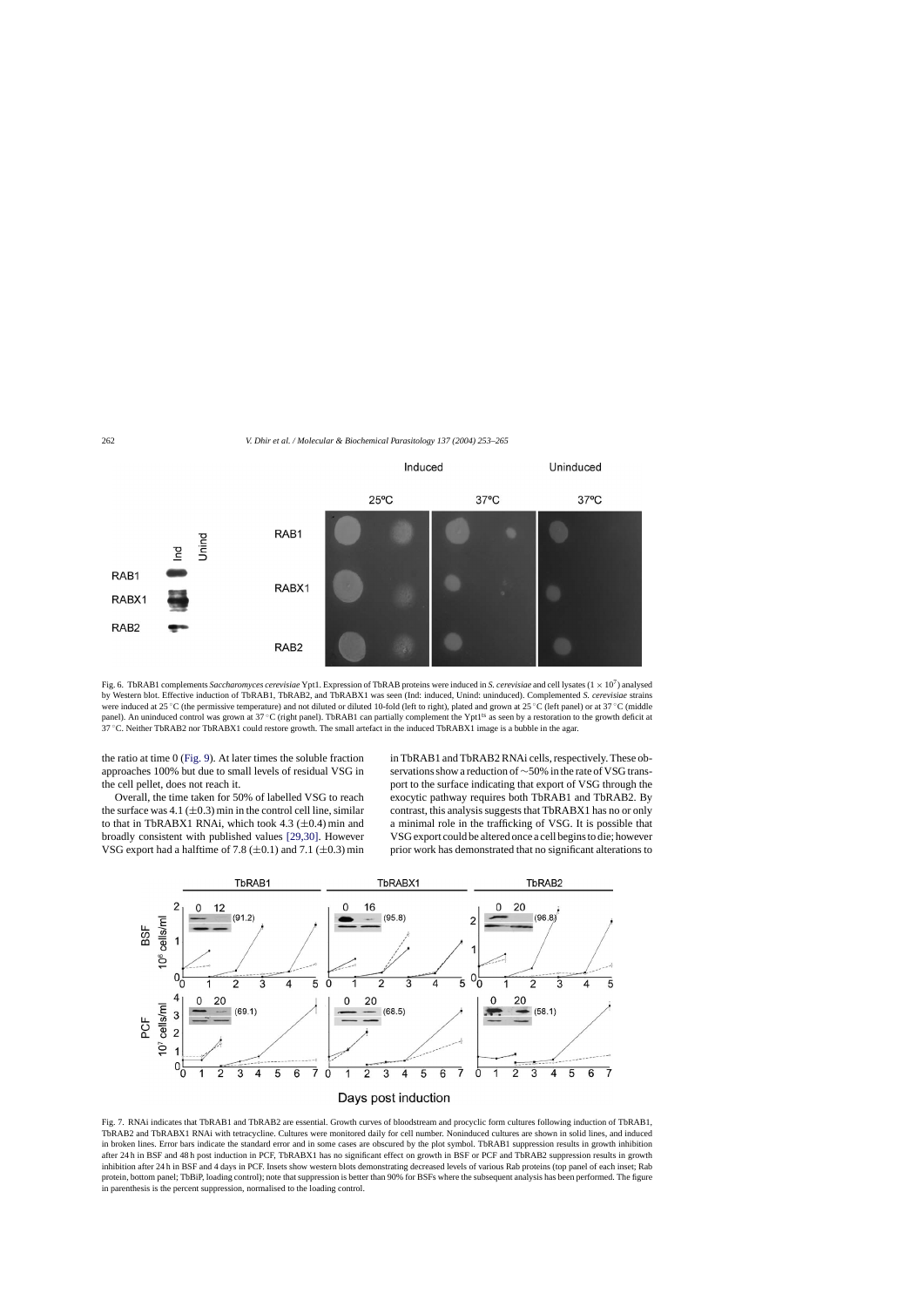<span id="page-10-0"></span>

Fig. 8. TbRAB1 and TbRAB2 are required for normal endomembrane morphology. Ultrastructural analysis of TbRAB1 and TbRAB2 RNAi mutants was carried out using TEM. Suppression of TbRAB1 or TbRAB2 in BSF parasites was induced with tetracycline (1  $\mu$ g/ml). (Panel A) 12 h following TbRAB1 suppression, *trans-*cisternae within the Golgi complex become expanded. (Panel B) 20 h following TbRAB2 suppression large vesicular structures are observed (arrowheads), whereas the Golgi complex (insets) remains normal.

VSG transport occur on suppression of clathrin (a protein that is involved in endocytosis) despite the rapid lethal phenotype observed [\[29\].](#page-12-0) The overall efficiency of VSG export to the cell surface was similar in all the cell lines, suggesting that once VSG has passed the transport step requiring TbRAB1 or TbRAB2B, then exocytosis is completed normally.



Fig. 9. Both TbRAB1 and TbRAB2B are required for VSG transport. 5  $\times$  10<sup>7</sup> BSF cells were pulse-labelled with <sup>35</sup>S Met/Cys. The half-time for VSG to reach the surface was 4.1 ( $\pm$ 0.3) min in the 427 cell line ( $\blacklozenge$ ), 4.3  $(\pm 0.4)$  min in TbRABX1:RNAi cells  $(\Diamond)$ , 7.8  $(\pm 0.1)$  min in TbRAB1:RNAi ( $\Box$ ) and 7.1 ( $\pm$ 0.3) min in TbRAB2:RNAi cells ( $\triangle$ ). Data are the result of three independent determinations. Zero percent is defined as the ratio obtained at time  $= 0$ , and 100% is the ratio when all VSG is in the soluble fraction, i.e. at the surface; for technical reasons, this latter value is not fully reached.

# **4. Discussion**

Our major findings reported here are that the trypanosome orthologues of Rab1 and Rab2 are remarkably highly conserved, being the most conserved of all trypanosome Rab proteins in the genome. Further, TbRAB1 and TbRAB2 are expressed in both major life stages, and found in the Golgi complex region of the cell. RNA interference indicates that TbRAB1 and TbRAB2 are required for normal growth and both proteins are required for efficient export of VSG. Suppression of TbRAB1 results in abnormal Golgi morphology suggesting a role in maintenance of the Golgi complex. TbRAB1 and TbRAB2 are localised to the exocytic system in COS cells, indicating partial maintenance of Rab1 and Rab2 targeting information from trypanosomes to mammals and TbRAB1 can complement *S. cerevisiae* Ypt1 indicating functional conservation with higher eukaryotes. Overall, our data argue that TbRAB1 and TbRAB2 have conserved functions with Rab1 and Rab2 of crown eukaryotes.

In mammalian cells Rab1 interacts with several proteins, including GRASP65, GM130, p115 and Golgin-84 [\[31\]](#page-12-0) and may also mediate COP II recruitment. By contrast Rab2 interacts with Golgin-45 and GRASP55 [\[17–19\]. B](#page-11-0)LAST analysis using TbGRASP, HsGRASP55 and HsGRASP65 failed to identify further GRASP sequences in the trypanosome genome, indicating that there is likely only one GRASP protein in trypanosomes, which is more similar to GRASP65 (data not shown), consistent with the finding that TbRAB1 is found close to structures containing TbGRASP. The absence of a GRASP55 homologue suggests that maintenance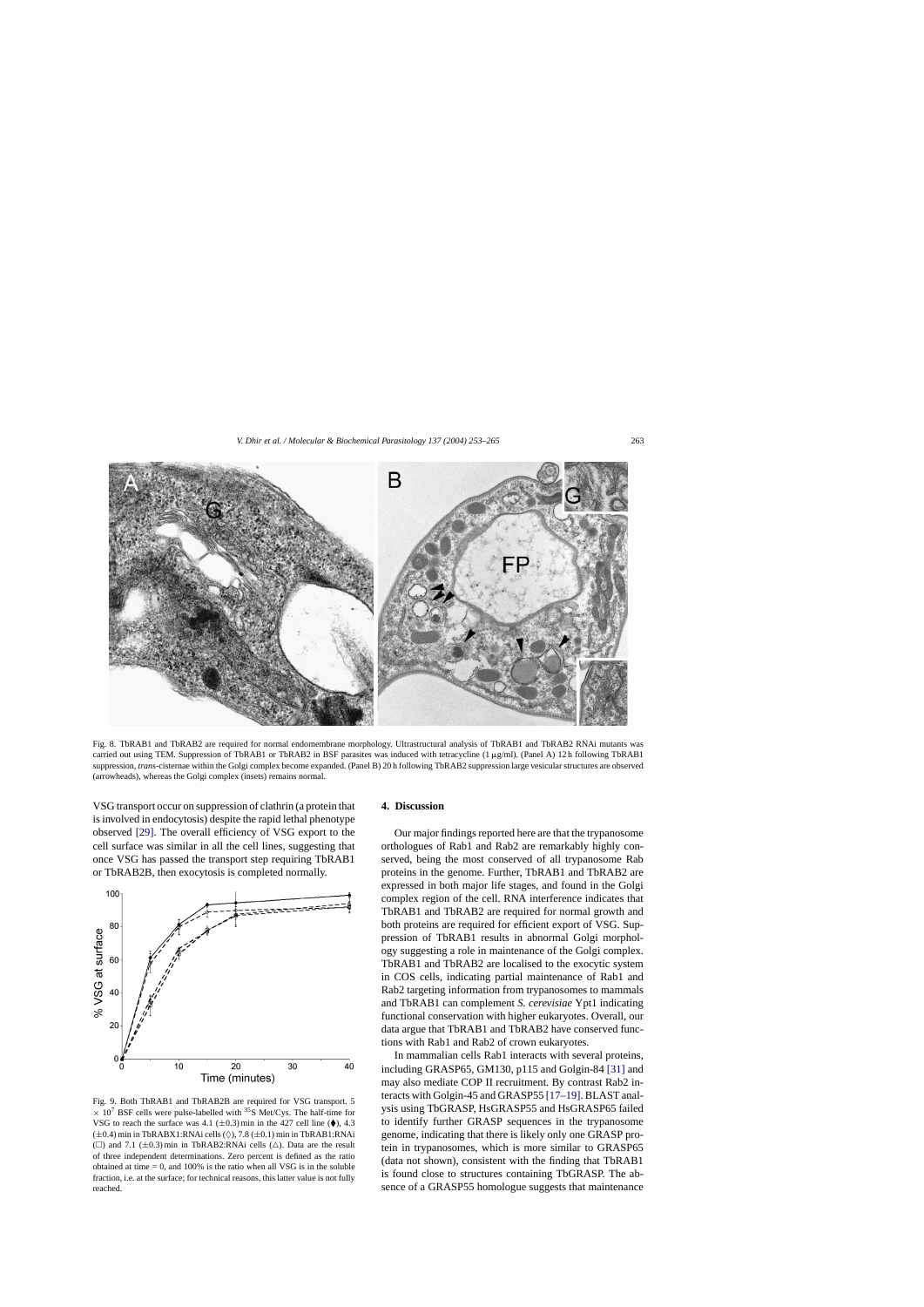<span id="page-11-0"></span>of the Golgi is simpler in trypanosomes compared with mammalian cells. At early stages of TbRAB1 suppression the Golgi complex was perturbed, and in particular the *trans*most cisternae became engorged and swollen, indicating that TbRAB1 expression is required to retain normal Golgi architecture, potentially via TbGRASP recruitment. Mammalian Rab1 and Rab1B have known effectors important in Golgi complex assembly, including GM130 and Golgin-84 [17] whilst over-expression of an inactive Rab1B results in mislocation of Golgi proteins to the ER, consistent with a major blockade to anteriograde transport [19]. It is likely that the absence of TbRAB1 results in a failure in the recruitment of Golgi maintenance proteins, resulting in destabilisation of the Golgi complex. Suppression of TbRAB2 resulted in the accumulation of vesicles, which are possibly transport intermediates, and implies a role similar to that performed by mammalian Rab2 where a similar phenotype is observed [\[32\].](#page-12-0)

TbRAB1 and TbRAB2 theoretically could mediate fully separate functions, act sequentially or be redundant. Retention of TbRAB1 and TbRAB2 orthologues through evolutionary time argues strongly against redundancy, whilst our data clearly indicate distinct locations, phenotypes and by expression in heterologous systems, distinct functions for these two proteins. Export of VSG is delayed by reducing levels of either TbRAB1 or TbRAB2, suggesting that both proteins are required for normal VSG trafficking, a protein which represents the significant bulk of plasma-membrane destined cargo within the trypanosome; hence fully separate functions can also be ruled out. The most probable relationship between TbRAB1 and TbRAB2B is therefore acting sequentially within the same pathway and is fully consistent with the data here and with studies in higher eukaryotes.

Reduced levels of TbRABX1 did not significantly alter the kinetics of VSG export, and therefore although this protein localises to the ER TbRABX1 is functionality distinct from TbRAB1 and TbRAB2. Interestingly, TbRABX1 is one of a subgroup of Rab proteins that appear to be highly conserved in the kinetoplastida but which are absent from the crown eukaryotes and hence may be specific to the parasite life style (Ackers et al., in press). In summary, in *T. brucei* trafficking through the secretory pathway is dependent on two members of the TbRAB family, a configuration conserved with the mammalian system and not with the simpler situation found in yeast.

## **Acknowledgements**

We are indebted to Howard Riezman (Basel) and Peter Novick (New Haven) for yeast strains and plasmids and Graham Warren and Cynthia He (New Haven) for the Tb-GRASP:GFP vector [\[34\]. W](#page-12-0)e also acknowledge the *T. brucei* genome projects at the Sanger Institute and TIGR for provision of sequence data used at the initiation of this project. This work was supported by a program grant from the Wellcome

Trust (to MCF) and a Wellcome Prize Ph.D. studentship (to VD and MCF).

## **References**

- [1] Doering TL, Schekman R. GPI anchor attachment is required for Gas1p transport from the endoplasmic reticulum in COP II vesicles. EMBO J 1996;15:182–91.
- [2] Muniz M, Morsomme P, Riezman H. Protein sorting upon exit from the endoplasmic reticulum. Cell 2001;104:313–20.
- [3] Morsomme P, Riezman H. The Rab GTPase Ypt1p and tethering factors couple protein sorting at the ER to vesicle targeting to the Golgi apparatus. Dev Cell 2002;2:307–17.
- [4] Benting JH, Rietveld AG, Simons K. *N*-Glycans mediate the apical sorting of a GPI-anchored, raft-associated protein in Madin–Darby canine kidney cells. J Cell Biol 1999;146:313–20.
- [5] Cross GA, Wirtz LE, Navarro M. Regulation of vsg expression site transcription and switching in *Trypanosoma brucei*. Mol Biochem Parasitol 1998;91:77–91.
- [6] Grunfelder CG, Engstler M, Weise F, et al. Accumulation of a GPIanchored protein at the cell surface requires sorting at multiple intracellular levels. Traffic 2002;3:547–59.
- [7] Simonsen A, Lippe R, Christoforidis S, et al. EEA1 links PI(3)K function to Rab5 regulation of endosome fusion. Nature 1998;394:494–8.
- [8] Smythe E. Direct interactions between rab GTPases and cargo. Mol Cell 2002;9:205–6.
- [9] Waters MG, Pfeffer SR. Membrane tethering in intracellular transport. Curr Opin Cell Biol 1999;11:453–9.
- [10] Pereira-Leal JB, Seabra MC. Evolution of the Rab family of small GTP-binding proteins. J Mol Biol 2001;313:889–901.
- [11] Bock JB, Matern HT, Peden AA, Scheller RH. A genomic perspective on membrane compartment organization. Nature 2001;409:839–41.
- [12] Pereira-Leal JB, Seabra MC. The mammalian Rab family of small GTPases: definition of family and subfamily sequence motifs suggests a mechanism for functional specificity in the Ras superfamily. J Mol Biol 2000;301:1077–87.
- [13] Tisdale EJ, Bourne JR, Khosravi-Far R, Der CJ, Balch WE. GTPbinding mutants of rab1 and rab2 are potent inhibitors of vesicular transport from the endoplasmic reticulum to the Golgi complex. J Cell Biol 1992;119:749–61.
- [14] Wilson AL, Erdman RA, Maltese WA. Association of Rab1B with GDP-dissociation inhibitor (GDI) is required for recycling but not initial membrane targeting of the Rab protein. J Biol Chem 1996;271:10932–40.
- [15] Ni X, Ma Y, Cheng H, et al. Molecular cloning and characterization of a novel human Rab (Rab2B) gene. J Hum Genet 2002;47:548– 51.
- [16] Jedd G, Richardson C, Litt R, Segev N. The Ypt1 GTPase is essential for the first two steps of the yeast secretory pathway. J Cell Biol 1995;131:583–90.
- [17] Satoh A, Wang Y, Malsam J, Beard MB, Warren G. Golgin-84 is a rab1 binding partner Involved in Golgi structure. Traffic 2003;4:153–61.
- [18] Short B, Preisinger C, Korner R, Kopajtich R, Byron O, Barr FA. A GRASP55-rab2 effector complex linking Golgi structure to membrane traffic. J Cell Biol 2001;155:877–83.
- [19] Alvarez C, Garcia-Mata R, Brandon E, Sztul E. COPI recruitment is modulated by a Rab1b-dependent mechanism. Mol Biol Cell 2003;14:2116–27.
- [20] Pal A, Hall BS, Nesbeth DN, Field HI, Field MC. Differential endocytic functions of *Trypanosoma brucei* Rab5 isoforms reveal a glycosylphosphatidylinositol-specific endosomal pathway. J Biol Chem 2002;277:9529–39.